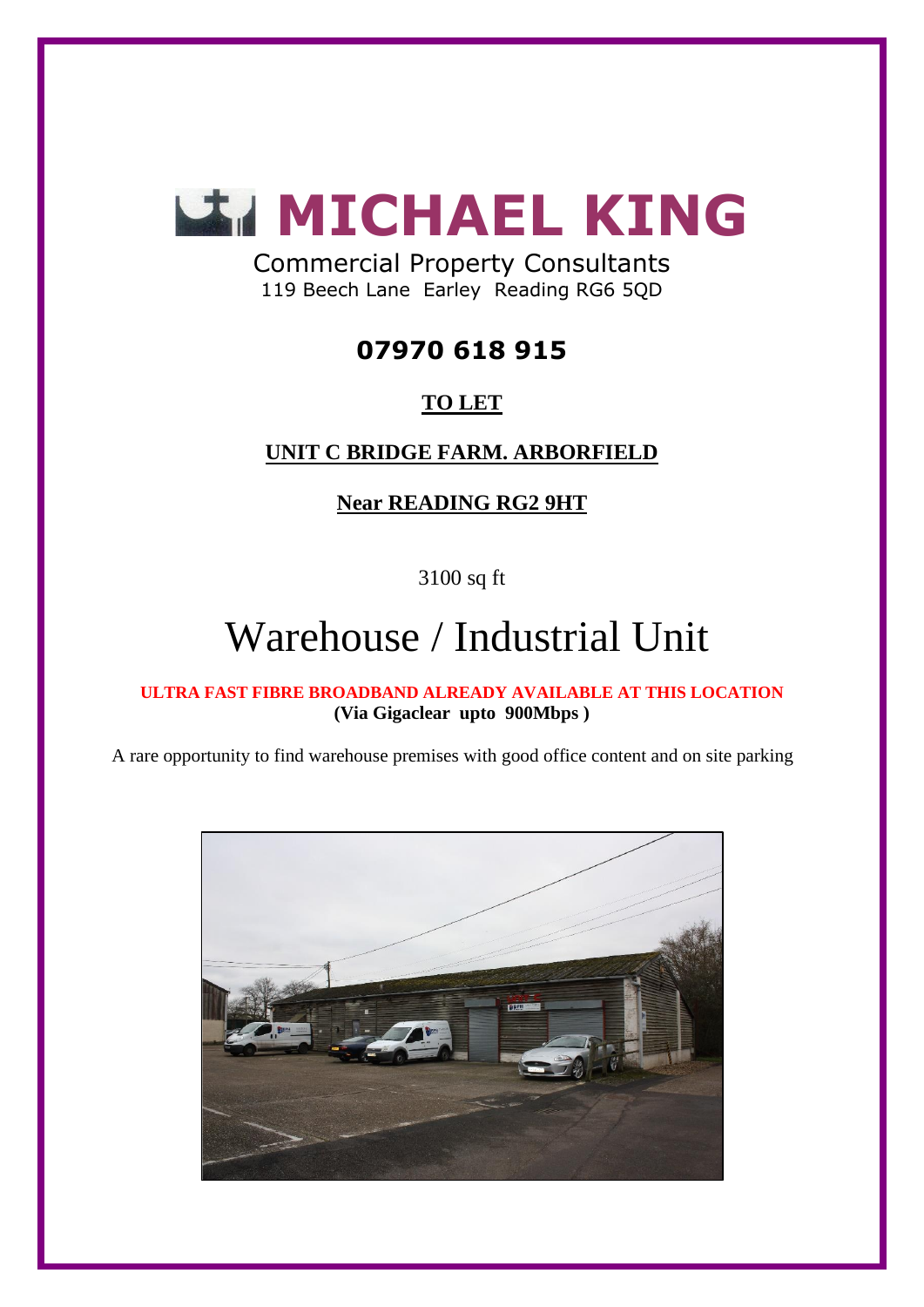### **LOCATION**

Bridge Farm is accessed from the A327 Reading Road between Shinfield and Arborfield Cross. The nearest M4 junction is number 11, approximately three miles away.

A new relief road was opened in 2021 which improves access south towards the M3 motorway

Bridge Farm is a small commercial location in a quiet and pleasant setting but located close to the M4, Reading and Wokingham. There is a security gate with controlled access out of hours.

#### **DESCRIPTION AND FEATURES**

Unit C is a single storey unit providing a useful mix of office space, workshop area and warehouse as follows:

| Reception / Office / kitchen / WC $1200$ sq ft |              |
|------------------------------------------------|--------------|
| Workshop                                       | $1400$ sq ft |
| Warehouse                                      | $510$ sq ft  |

To the front is parking for approx. 7/8 vehicles

There are currently internal partitions in the office and workshop area that can be removed if required.

**Lease terms** A new lease is available from approx. late April 2021 for a new term of five years or ten years with a break clause and rent review.

**Annual Rent**: £36,000 plus VAT per annum excluding all other outgoings.

**Business Rates** The rateable value is £28,500. The Annual Rates payable will be approx. £14,250pa. Please contact Wokingham Borough Council to confirm exact costs

**Service Charge** A service charge is raised to estate upkeep at £400 per quarter plus VAT

**Other Outgoings** include buildings insurance premium, business rates, utilities

**Deposit** A deposit may be required depending on status

**EPC** - TBC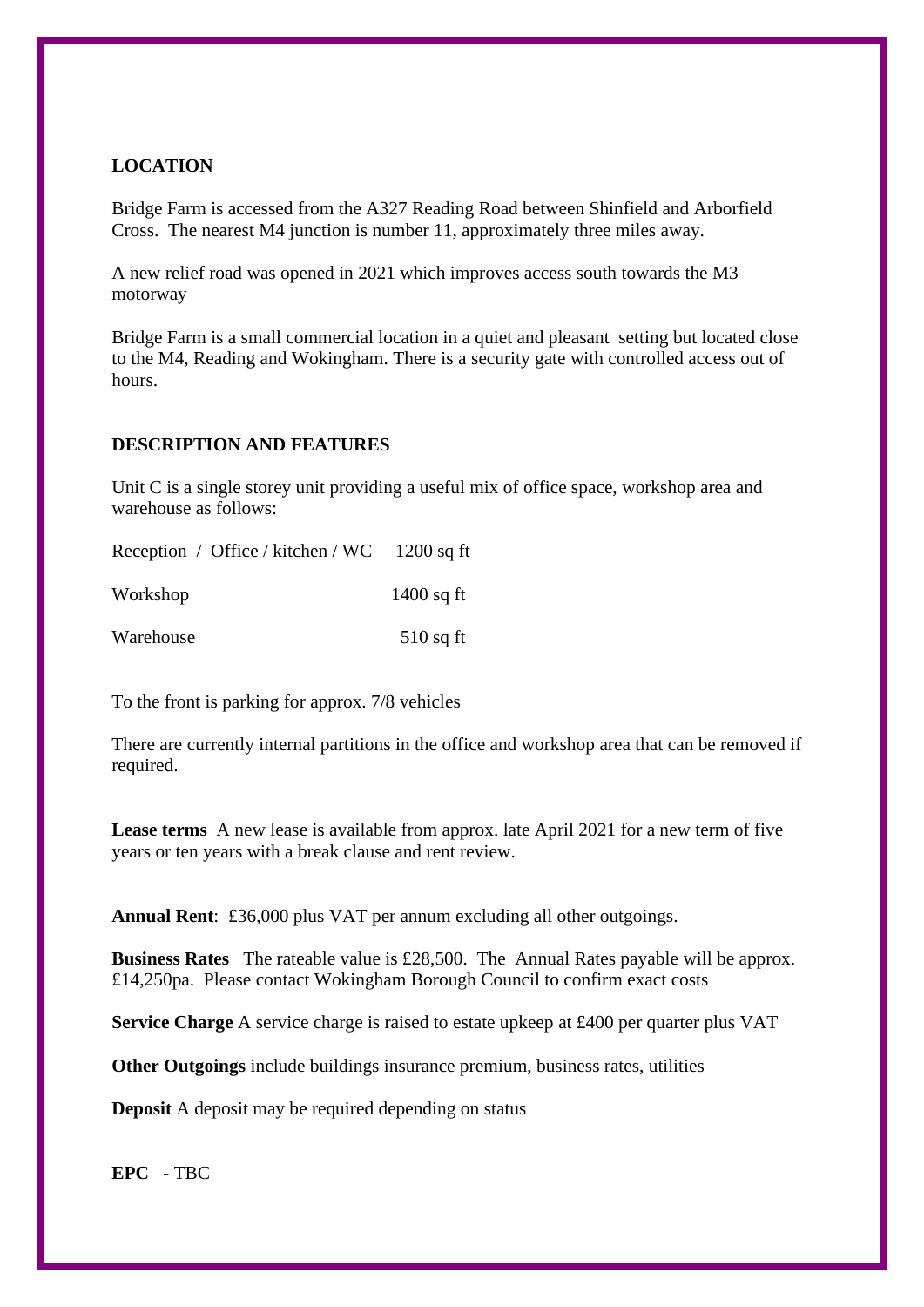**Further Information** TIM BRAILLI 07970 618 915 tbrailli@talk21.com

NOTE: None of the services or facilities within the building have been tested by Michael King. Therefore no warranty is given as to their serviceability. Prospective Tenants are advised to make their own independent enquiries.



Junction 11 M4 Bridge Farm

May 2022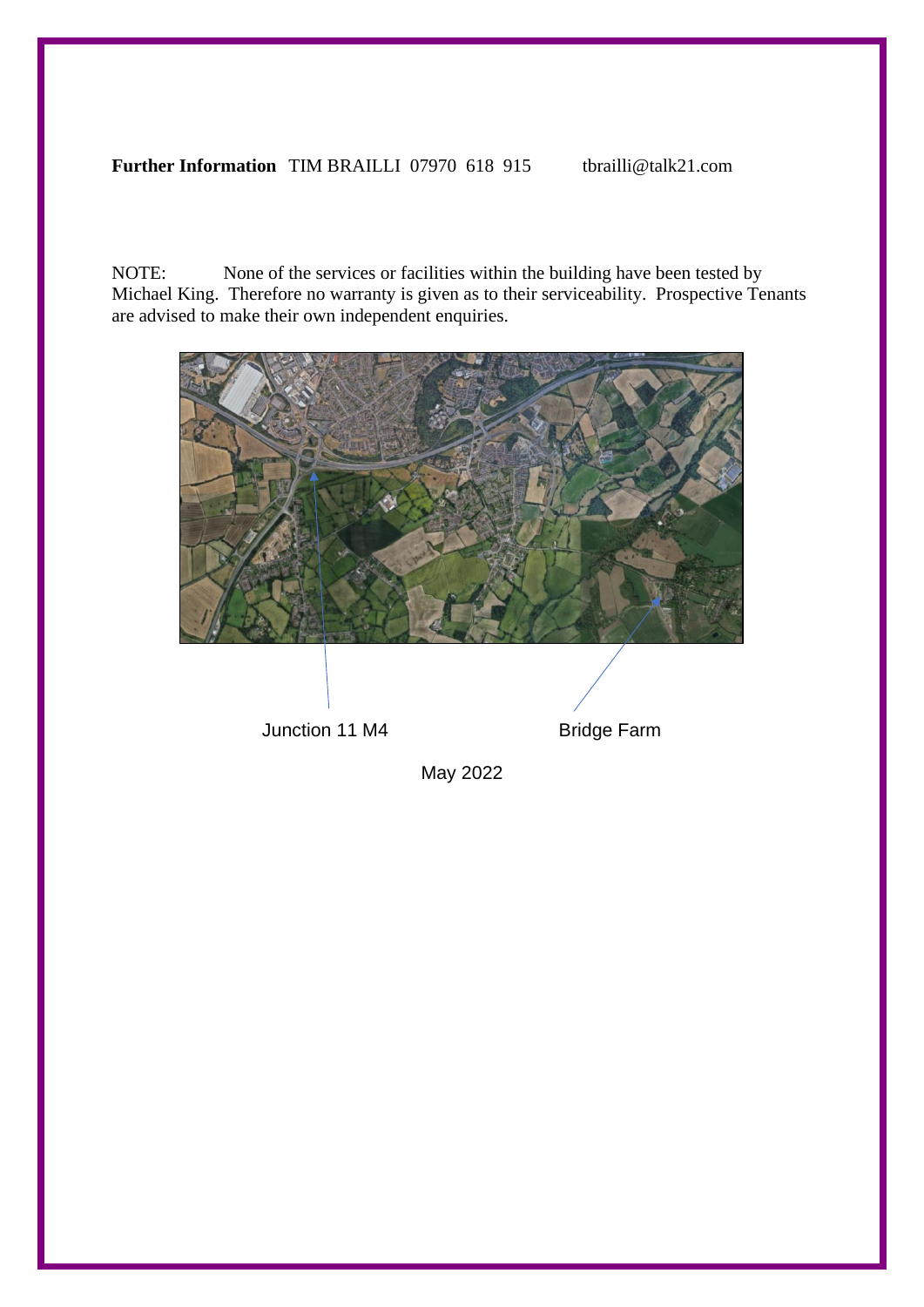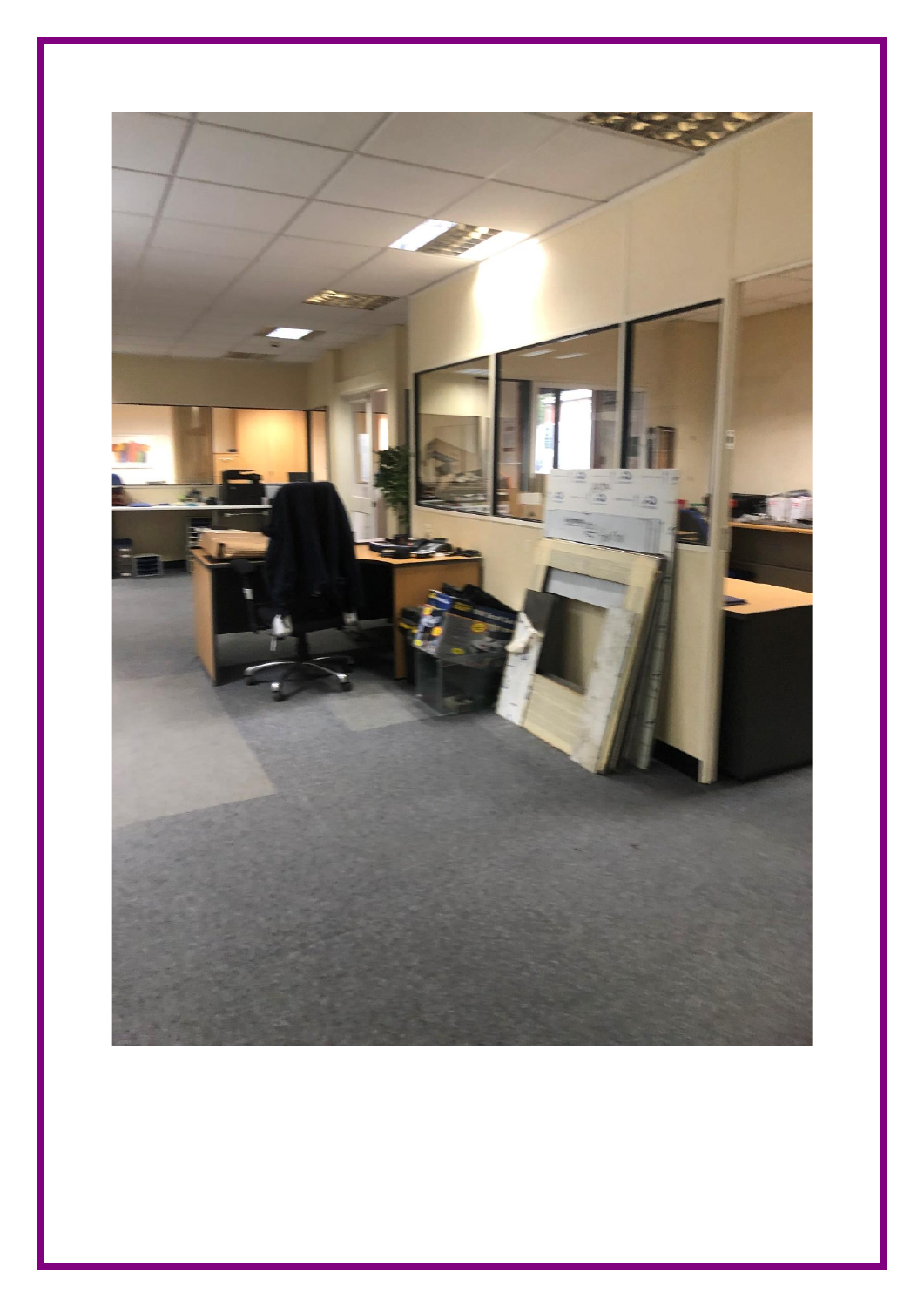